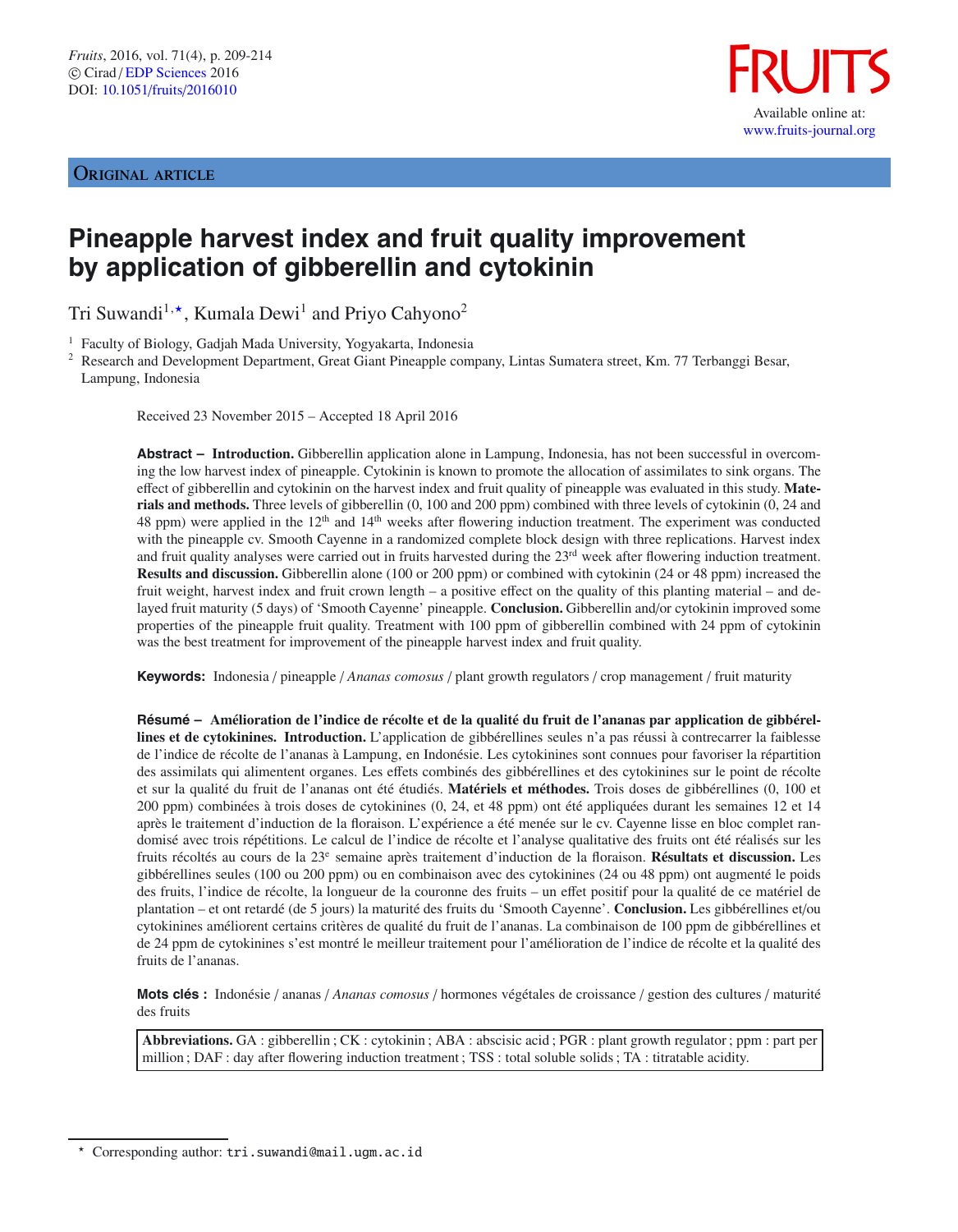## **1 Introduction**

The pineapple fruit is technically called a sorosis – "a fusion of many fruits together to form one unit". Each "eye" (fruitlet) is a complete fruit. Flowering starts at the bottom of the sorosis and continues up as a spiral to the last eye. When the formation of fruitlets stops, the growing point reverts to a vegetative state and the top (crown) is formed [\[1](#page-4-0)]. There is probably no direct effect of the crown on the growth of the fruit and no relationship among the crown, fruit size and stem starch [\[2\]](#page-4-1). Fruit growth from blossoming inflorescence to mature fruit results in a twenty-fold increase in weight. The enlargement of the calyx results from continued growth by cellular division, in the stages up to flowering, and cell enlargement, in the later stages [\[3](#page-4-2)]. Fruit growth is more rapid around 100 days after the flowering induction treatment when there is a decrease in stem dry matter and probably in stem starch, or both, indicating a mobilization of starch from the stem to help meet the fruit carbon demand. Leaf starch is apparently also mobilized to meet the increasing demand for the rapidly developing fruit [\[4](#page-4-3)]. Good cultural care will ensure a large number of fruitlets are formed, which will fill out to give a well-shaped and high-yielding fruit.

In some pineapple plantations of the Great Giant Pineapple (GGP) company, Indonesia, there has been a decrease in productivity and fruit quality, resulting in small fruits or large fruits with small-sized crowns or with a conical shape. This is disadvantageous because the crown is one of the main pineapple planting materials. Therefore, the goal is always to obtain the best fruit quality with vigorous crowns. An effort to overcome this problem is by applying plant growth regulators (PGRs). Gibberellin (GA) plays a role in increasing the sourcesink relation or sink strength by activating enzymes involved in sugar metabolism  $[5,6]$  $[5,6]$ . The partitioning of assimilates from source leaves is a key factor for fruit development, as any limitation of assimilate supply affects the final fruit size [\[7](#page-4-6)]. Gibberellin is a PGR commonly used to increase fruit weight in various types of plants. Gibberellin increases the fruit number and size of grapes, delays maturity and reduces physiological abnormalities in citrus peel, maintains the photosynthetic tissue of lemon peel, and extends the postharvest shelf life of banana [\[8\]](#page-5-0); it increases the fruit weight of 'Comte de Paris' pineapple [\[9\]](#page-5-1); it delays the maturity of 'MD-2' pineapple for 7–10 days, and increases its crown length [\[8](#page-5-0)]. Previous studies conducted at GGP have shown that GA increased the pineapple fruit size, but the internal fruit quality was poor due to such aspects as more translucency, bland taste and variable TSS/TA ratio (personal communication, 2013). These results may have been affected by inappropriate time of application and concentrations of GA.

It is known that plant hormones do not work by themselves to stimulate or inhibit the growth, but they interact with other hormones or components. Besides GA, cytokinin (CK) is also a hormone that stimulates cell division and growth, controls cell division and cell differentiation, and triggers the nutrient mobilization and allocation from the source to the sink organs [\[10\]](#page-5-2). The interactions between GA and CK include both negative and positive mutual regulation, depending on the tissue and signaling context. Also, numerous antagonistic effects

on developmental processes and signaling are exerted by GA and CK [\[11,](#page-5-3)[12\]](#page-5-4). Previous studies have shown that GA and CK have a synergistic relationship to increase the fruit weight of 'Hass' avocado [\[13](#page-5-5)] and 'Golden Delicious' and 'Jonagold' apples [\[14\]](#page-5-6). To our knowledge, there is no information on CK or the interaction between GA and CK in pineapple. Moreover, no studies have been conducted to evaluate the harvest index, and physical and biochemical quality of the fruit in response to GA and CK application in 'Smooth Cayenne' pineapple. The effect of GA and CK on the harvest index, and fruit and crown quality of 'Smooth Cayenne' pineapple is reported in the present study.

## **2 Materials and methods**

#### **2.1 Experimental design**

The experiment was conducted at the research station of GGP located in Terbangi Besar, Lampung, Indonesia, from August 2014 until February 2015. The experimental station has the following geographic coordinates: 4◦ 49 15.5" S and 105◦ 15 27.4" E, with an average altitude of around 46 m. The average annual rainfall is about 148.4 mm, average annual temperature is 27.5 ◦C, and average relative air humidity is 88.6%.

Ground suckers of 'Smooth Cayenne' pineapple (about 40 cm in length) were planted in August 2013. A plantation of 67,340 plants  $\times$  ha<sup>-1</sup> was maintained with a single-row planting system (55 cm  $\times$  27 cm). Flower induction was performed at 12 months after planting (August 2014) by spraying with 3 kg  $\times$  ha<sup>-1</sup> of ethylene, 25 kg  $\times$  ha<sup>-1</sup> of kaolin and 50 kg  $\times$ ha<sup>-1</sup> of urea dissolved in 4,000 L  $\times$  ha<sup>-1</sup> of water.

The experiment was conducted in a randomized complete block design with three replications. The experimental plot  $(5.5 \text{ m} \times 2.7 \text{ m})$  consisted of at least 110 plants in 10 rows and there were border plants between plots. A factorial arrangement of treatments that consisted of  $Proofible^{\otimes}$  40SG (GA3) levels of 0, 100 and 200 ppm active ingredient (a.i.) and Novelgro Alpha (zeatin:kinetin, 3:1 v/v; CK) levels of 0, 24 and 48 ppm a.i. (*table [I](#page-2-0)*) were applied at 12 weeks after forcing (November 28, 2014) and again at 14 weeks after forcing (December 11, 2014). The solution was sprayed until runoff using approximately 10–15 mL of solution per fruit in each application, which was done with a knapsack sprayer in the morning.

#### **2.2 Analysis of pineapple harvest index and fruit quality**

Five fruits at the mature green stage, reached at 156 DAF, were harvested per treatment plot for fruit quality analysis. Meanwhile, the remaining fruits were harvested as they reached the half-yellow stage when fruit were designated as mature. The data on days from induction to harvest for all fruits within each treatment were averaged to assess the effect of the PGR treatments on days from induction to fruit maturity. The fresh weights of the fruit, crown and plant, without roots, were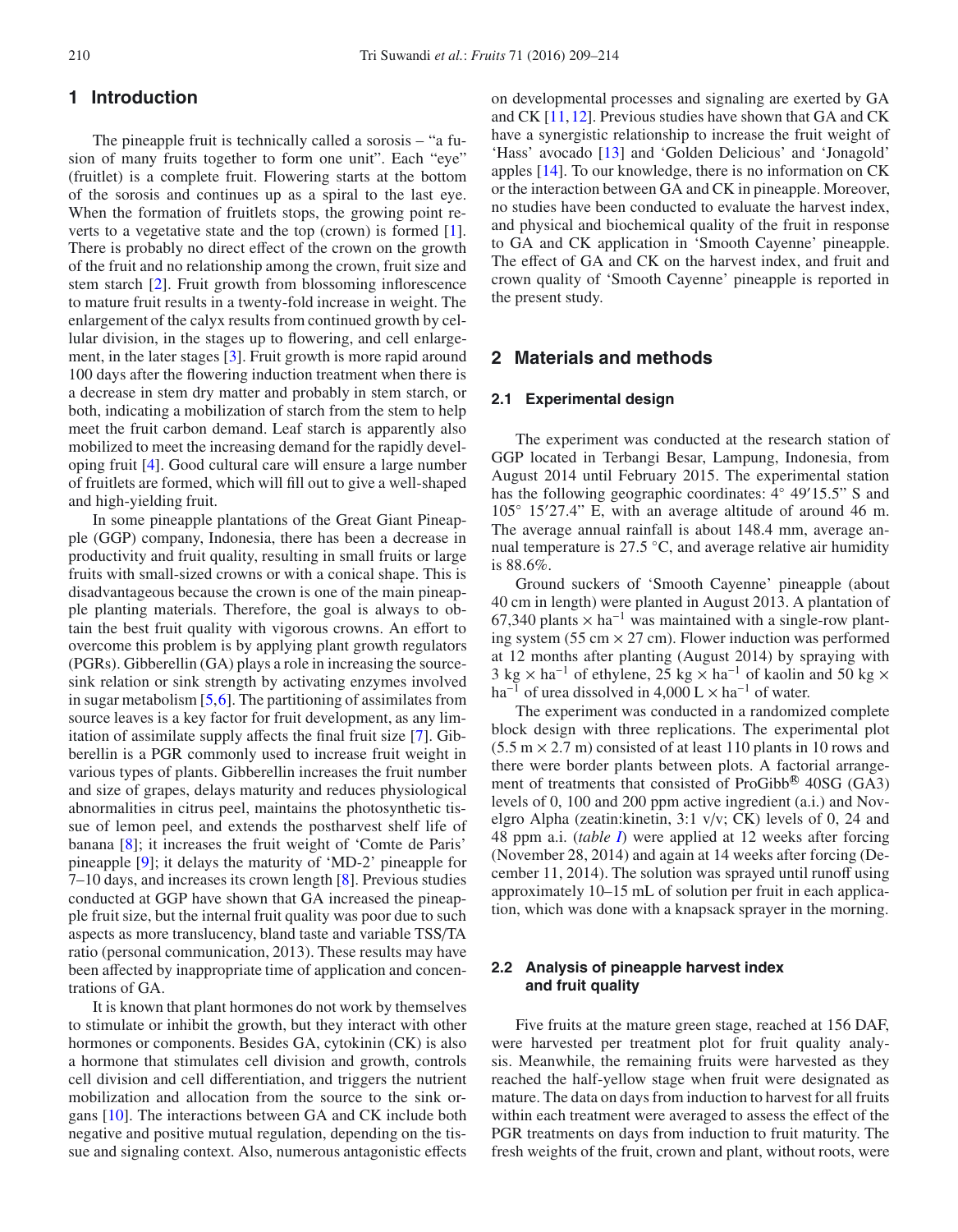| <b>Treatments</b> | Fruit weight $(g)$   | Crown length (cm)    | Harvest index       | Days to maturity |
|-------------------|----------------------|----------------------|---------------------|------------------|
| $GA_0 CK_0$       | 1165.56 <sup>b</sup> | 22.29 <sup>d</sup>   | 0.50 <sup>c</sup>   | 161              |
| $GA_0CK_1$        | 1125.00 <sup>b</sup> | $23.78$ <sup>d</sup> | $0.48^{d}$          | 161              |
| $GA_0CK_2$        | $1238.33^{ab}$       | 22.09 <sup>d</sup>   | $0.53^{a-c}$        | 161              |
| $GA_1CK_0$        | 1414.00 <sup>a</sup> | $29.77^{ab}$         | $0.55^{ab}$         | 166              |
| $GA_1CK_1$        | 1459.78 <sup>a</sup> | 27.37 <sup>bc</sup>  | 0.56 <sup>a</sup>   | 166              |
| $GA_1CK_2$        | $1235.56^{ab}$       | $26.81^{\circ}$      | $0.54^{\text{a-c}}$ | 166              |
| $GA_2CK_0$        | $1235.83^{ab}$       | $29.09^{a-c}$        | $0.52^{\circ}$      | 166              |
| $GA_2CK_1$        | $1318.56^{ab}$       | 31.07 <sup>a</sup>   | $0.55^{ab}$         | 166              |
| $GA_2CK_2$        | 1458.44 <sup>a</sup> | $28.89^{a-c}$        | 0.58 <sup>a</sup>   | 166              |

<span id="page-2-0"></span>**Table I.** Effect of gibberellin and cytokinin on the fruit weight, crown length and harvest index of pineapple.

<sup>1</sup> Fruit treatments were 0 (GA<sub>0</sub>), 100 (GA<sub>1</sub>) or 200 (GA<sub>2</sub>) ppm of gibberellic acid and 0 (CK<sub>0</sub>), 24 (CK<sub>1</sub>) or 48 (CK<sub>2</sub>) ppm of cytokinin. All fruits were harvested at the half-yellow stage.

<sup>2</sup> Values are means for 45 fruits. Values within a column followed by the same letter are not significantly different ( $P < 0.05$ ) according to Duncan's multiple range test.

<sup>3</sup> Days to maturity (DTM) were the number of days from induction on 04-08-2014 to fruit maturity.

measured on 15 fruits from each treatment plot. The harvest index was calculated based on the ratio of fruit weight at harvest (without the crown) to the plant weight at harvest  $[15]$ .

Five samples of fruits were sliced horizontally at the point of the largest diameter. Internal fruit maturity indices were evaluated using a subjective color chart varying from 0 to 6; with 0 being a completely white flesh and 6 a completely yellow one (available at http://[www.verita.cr](http://www.verita.cr/internal.jpg)/internal.jpg). Immature fruits have a white flesh color, while mature or ripe fruits have a yellowish-white flesh. The flesh also becomes slightly translucent in appearance at maturity. Fruits are over-mature when more than half of the cross-sectional area of the fruit is translucent [\[16](#page-5-8)].

Fruit firmness was measured on triangle regions of fruit slices taken from the middle part using a penetrometer (Instron 5542) and results were expressed as N.

The fruit shell, core, and the top and bottom 3 cm of flesh were removed, then the flesh was taken for biochemical fruit quality analysis. The flesh was cut into small pieces and the juice was extracted with a small benchtop juice extractor. To determine the total soluble solids (TSS) content, the filtrate was measured by a hand refractometer. Titratable acidity (TA) was measured using filtrate titration with 0.1 N of NaOH until it reached the titration end point (pH 8.3).

Water content was analyzed using the thermogravimetric method. Samples were heated in an oven at a temperature of 100–105 ◦C for 3 h to reach constant mass. The difference in weight before and after drying was the amount of water contained in the sample.

Fruit fiber content was analyzed by alcohol extraction and the thermogravimetric method. Ten grams of the juice were put in a boiling flask and 200 mL of boiled  $0.255N H_2SO_4$ were added. This apparatus was placed on the condenser and heated for 30 min. Once completed, the suspension was filtered and the residue was washed with distilled water until the washing water was no longer acidic (tested with litmus paper). The residue was transferred quantitatively from the filter paper back into the boiling flask with a spatula. The remaining residue was washed with 200 mL of boiled 0.313 N

of NaOH. The flask was boiled again on the condenser for 30 min. The suspension was filtered through filter paper while being washed with boiling distilled water until the washing water was no longer basic (tested with a PP indicator). The residue was washed with boiling distilled water containing 15 mL of alcohol 95%. The residue present in the filter paper was dried at a temperature of 100–110 ◦C for 1–3 h until it reached constant mass, cooled in the desiccator, and weighed. The difference in weight of the filter paper and residue before and after drying was the percentage of fibers contained in the sample.

The vitamin C content of the fruit flesh was determined by titration of the filtrate with 2.6-dichlorophenol indophenol (2.6-D). The filtrate was put into a 250-mL Erlenmeyer flask and distilled water was added up to the mark. Five mL of filtrate were put into a 100-mL Erlenmeyer flask and 5 mL of HPO3-acetatic acid were added. The mixture was titrated with a standard solution of 2.6-D until the color changed to pink. At the end point of the titration, the solution volume was recorded.

For fruit potassium content determination, 20 mL of the juice were put into a 25-mL volumetric flask and 40 g  $L^{-1}$  CsCl solution was added until the content in the sample reached about 0.1–0.4%. The solution was diluted 5 times. The blank solution was 0.1–0.4% of CsCl solution. Standard solution absorbance was measured using an atomic absorbance spectrometer (AAS) at the wavelength of 769.9 nm. The standard curve was done afterwards. The absorbance of the sample solution was also measured by AAS.

The sugar content of the pineapple fruits was analyzed using high-performance liquid chromatography (HPLC). Fructose, glucose and sucrose standards were purchased from Merck. The sugar content in the sample was calculated by comparing the sample's peak area with the standards at the wavelength of 250 nm. The mobile phase used was acetonitrile and distilled water (80:20;  $v/v$ ). The stationary phase used was a Purospher Star NH<sub>2</sub> 250-4 µm column with a RI detector at a temperature of 40  $°C$ , flow rate of 1 mL min<sup>-1</sup> and volume injection of 20 µL.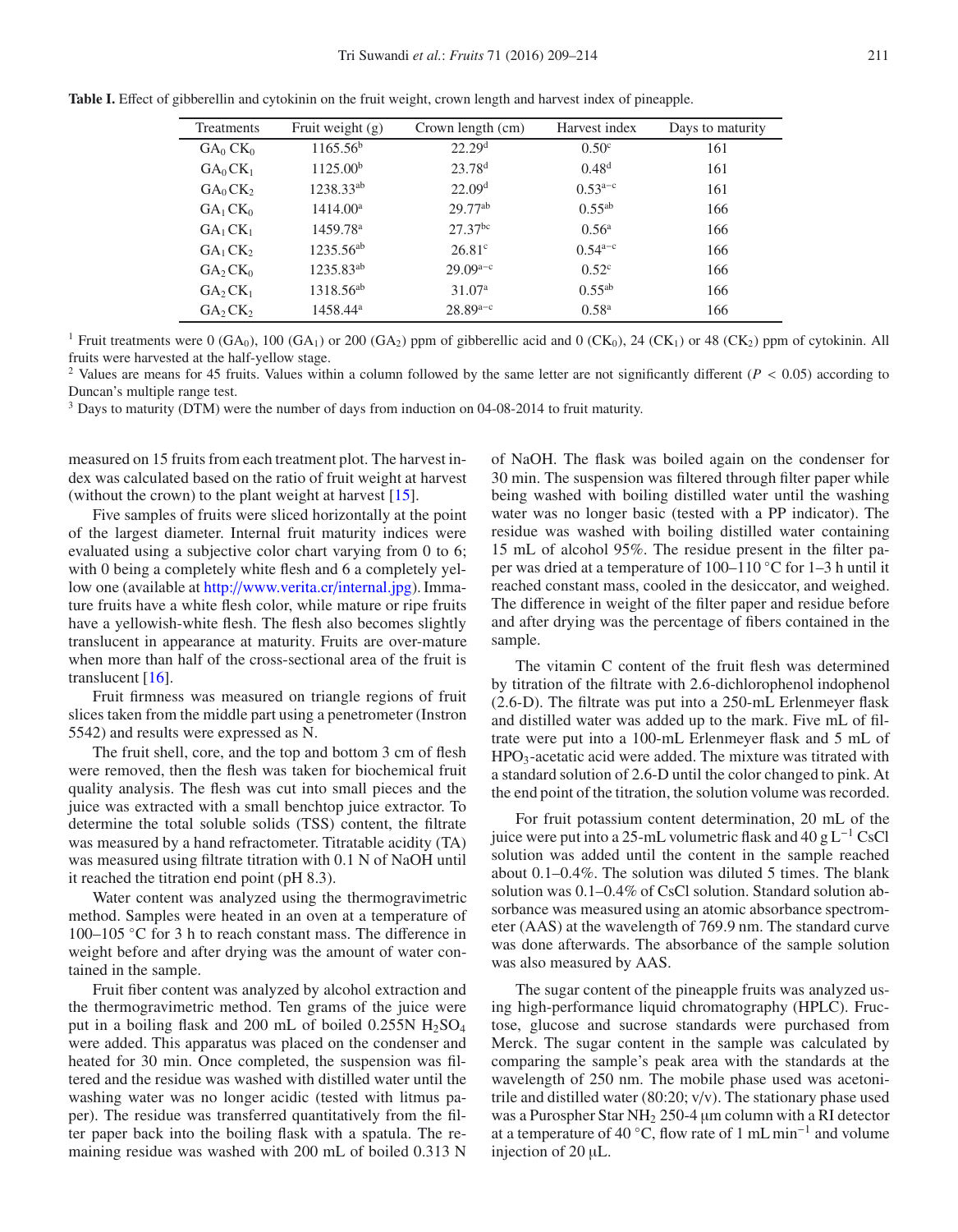#### **2.3 Statistical analysis of data**

Data were analyzed using analysis of variance (ANOVA) followed by Duncan's multiple range test (DMRT) at the 5% level.

## **3 Results and discussion**

## **3.1 Effect of gibberellin and cytokinin on the pineapple harvest index**

Pineapple fruit treated with GA alone or in combination with CK slightly increased the fruit weight and harvest index *(table [I](#page-2-0))*. The harvest index was increased by 6 and 10% by treatment with 48 ppm of CK and 100 ppm of GA, respectively. However, the treatments of 100 ppm of GA combined with 24 ppm of CK, and 200 ppm of GA combined with 48 ppm of CK showed a significant increase in the harvest index compared with control (12 and 16%, respectively). Application of GA alone or in combination with CK significantly increased the crown length, which was a positive effect on the quality of this planting material. The fruits not treated with GA matured five days earlier than those treated with GA, while CK had no effect on days to maturity (*table [I](#page-2-0)*). Similar results were obtained by others [\[8](#page-5-0)].

It is known that GA plays a key role in cell expansion [\[17](#page-5-9)]. Gibberellin may not increase the number of cells, but increases the cell volume of pineapple fruit [\[9\]](#page-5-1). Gibberellin is known to be an important phytohormone that regulates source-sink relations or sink demand by activating enzymes involved in sugar metabolism [\[18](#page-5-10), [19](#page-5-11)]. CK also plays an important role in the absorption of water and mobilization of assimilates to the sink organs such as the fruit [\[10,](#page-5-2) [20,](#page-5-12) [21](#page-5-13)]. Application of GA increased the fruit weight of 'MD-2' [\[8\]](#page-5-0) and 'Comte de Paris' pineapple [\[9](#page-5-1)]. Application of CK increased the fruit weight of *Lupinus angustifolius*[\[22\]](#page-5-14) and 'Duke' blueberry [\[23\]](#page-5-15). The fact that GA combined with CK increases the fruit weight of nonclimacteric multiple fruits (sorosis) has not been reported.

#### **3.2 Effect of gibberellin and cytokinin on pineapple fruit quality**

The effect of gibberellin and cytokinin on pineapple fruit quality is shown in tables  $II$  and  $III$ . As shown in table  $II$ , control and fruits treated with CK alone had a more yellowishwhite flesh than fruits treated with GA alone or combined with CK. However, the results indicate that fruit firmness was not affected by GA and CK treatments.

Gibberellin at 100 ppm combined with 24 ppm of CK was the best combination to increase the fruit fiber content by 106.06% compared with the control (*table [II](#page-4-7)*). Changes in fruit fiber contents, as determined by GA and CK, may lead to in-hibition of the fruit softening [\[30,](#page-5-16)[31\]](#page-5-17). Gibberellin is known to inhibit the reduction of the stability of the cell wall [\[32\]](#page-5-18) by influencing the enzymes involved in this process [\[27,](#page-5-19)[33](#page-5-20)[–35\]](#page-5-21). On the other hand, there is no information available on the effects of CK on fruit fiber content. However, CK may improve the function of GA in this mechanism, contributing to increasing the fiber content in pineapple, as was observed for the treatment  $GA_1CK_1$  in this study.

Pineapple fruit treated with GA, CK, or the combination of GA with CK significantly increased the fruit water content (*table [II](#page-4-7)*). The water content was increased by 7.07% in response to application of 200 ppm of GA combined with 24 ppm of CK. This may be related to the effect of GA reducing the water potential in the cell by increasing the plasticity of the cell wall followed by hydrolysis of starch into sugar [\[36](#page-5-22)]. The entry of water into the fruit cells helps cell enlargement, thus increasing the fruit size [\[24\]](#page-5-23). In addition, CK also plays a role in the absorption of water during fruit growth [\[10](#page-5-2), [20,](#page-5-12) [21\]](#page-5-13).

The fruit potassium content was affected by GA and CK. Cytokinin at 24 ppm increased the potassium content by 4.85%, but it was decreased by higher CK concentration (48 ppm) and GA treatments, such as 100 GA, which decreased it by 23.86% compared with the control. Increasing potassium content showed correlation with the water content in pineapple fruit when CK was applied (*table [II](#page-4-7)*), an effect related to the osmotic regulation in the cell. Potassium is involved in the charge balance of organic acids in the cell vacuole [\[37\]](#page-5-24). Some phytohormones, such as ABA and GA, maintain the balance of osmotic pressure by regulating  $K^+/H^+$ exchangers [\[38](#page-5-25)]. However, CK has not yet been reported in this context.

The vitamin C content of fruits treated with GA alone or in combination with CK was significantly higher than those of the control and CK alone, and there was a significant concentration response (*table [II](#page-4-7)*). Treatment of 200 ppm of GA combined with 48 ppm of CK was the best combination, increasing the content of vitamin C by 78.5% compared with the control. These results are consistent with those of a previous study which showed that 50 or 100 ppm of GA increased the vitamin C content of 'MD-2' pineapple fruit [\[9\]](#page-5-1). The increase in the vitamin C content is favored by the delay in the physiological ripening of the pineapple fruit [\[39\]](#page-5-26). Vitamin C is an antioxidant compound essential for all parts of a plant, and it also plays a role in cell expansion [\[40,](#page-5-27)[41](#page-5-28)]. The increase in the vitamin C content in pineapple fruits may be one of the reasons why GA increases the fruit cell area and size [\[9](#page-5-1)].

The total soluble solids (TSS) and titratable acidity (TA) values of fruits treated with GA and CK were significantly lower than the control, and there was a significant concentration response (*table [III](#page-4-8)*). For example, TSS were reduced by 19.88% and TA by 17.02% in response to application of 100 ppm of GA combined with 48 ppm of CK compared with the control. However, there was no effect of GA and CK on the ratio of sugar to acid (TSS/TA) (*table [III](#page-4-8)*). These results were different from those obtained in a previous study, where GA increased TSS and TA of 'MD-2' pineapple fruits, and where TSS/TA was increased in low-GA-concentration treatments and decreased in high-level GA treatment [\[9](#page-5-1)]. These results may be related to the delay in the fruit physiological maturity in response to GA application [\[8](#page-5-0)], as changes of TSS and TA in pineapples are highly correlated with the level of fruit maturity [42–45].

Single treatments of GA or CK also significantly affected the sugar content of 'Smooth Cayenne' pineapple fruits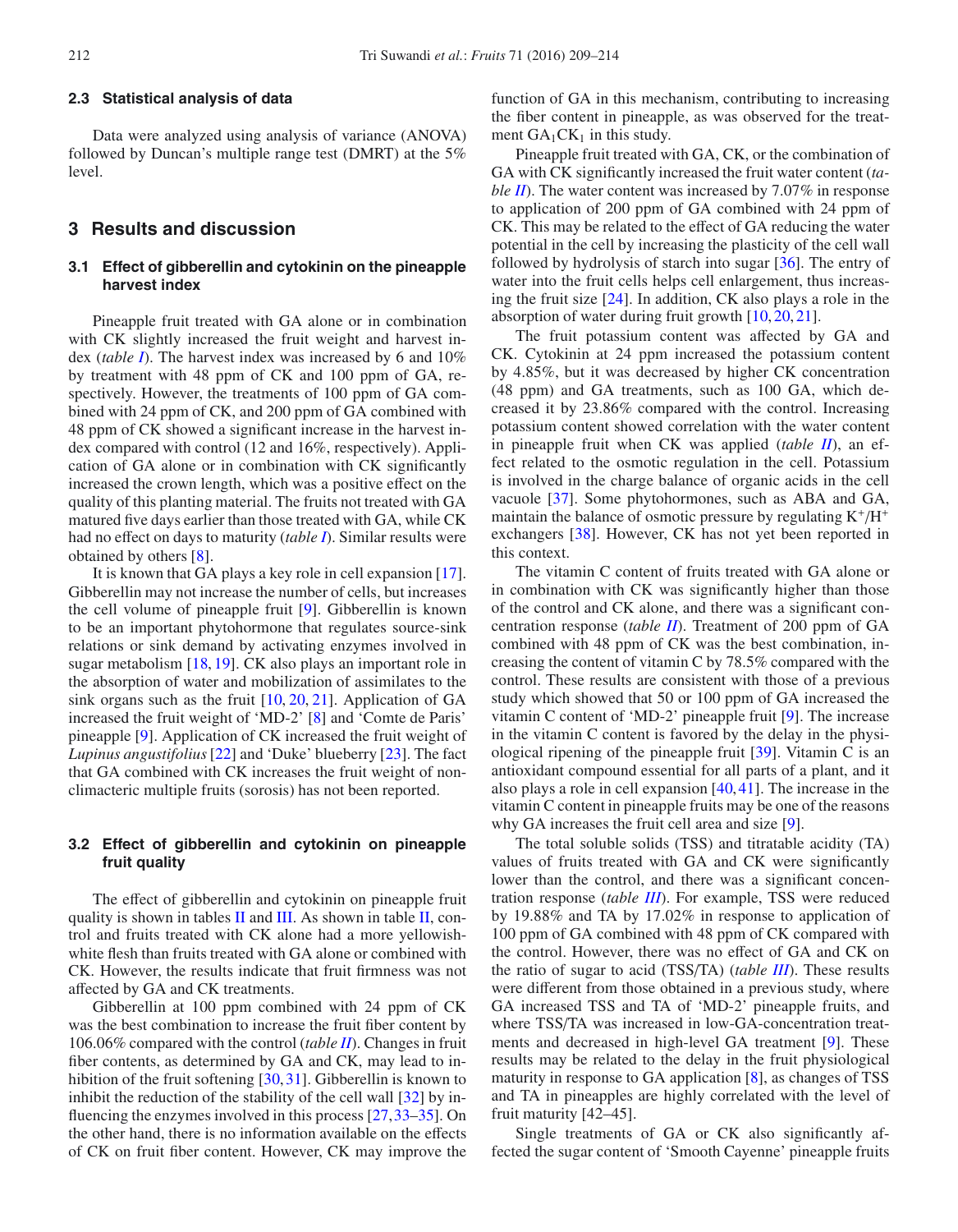| Treatments | Flesh color index | Fruit firmness (N)  | Fruit fiber $(\%)$ | Water content $(\% )$ | Potassium (ppm)     | $\overline{\text{V}$ itamin C (ppm) |
|------------|-------------------|---------------------|--------------------|-----------------------|---------------------|-------------------------------------|
| $GA_0CK_0$ |                   | $288.70^a$          | $0.33^{b}$         | $81.70^{f}$           | 117.02 <sup>b</sup> | 9.44 <sup>e</sup>                   |
| $GA_0CK_1$ |                   | $281.85^{\rm a}$    | 0.31 <sup>b</sup>  | $85.33^{d}$           | $122.70^{\circ}$    | $9.28^e$                            |
| $GA_0CK_2$ | $\mathcal{L}$     | $304.63^{\rm a}$    | $0.45^{\rm b}$     | 84.98 <sup>e</sup>    | $108.45^{\rm d}$    | $9.59^e$                            |
| $GA_1CK_0$ |                   | 291.67 <sup>a</sup> | 0.33 <sup>b</sup>  | $84.73^e$             | 89.31 <sup>h</sup>  | $14.13^{bc}$                        |
| $GA_1CK_1$ |                   | 329.07 <sup>a</sup> | 0.68 <sup>a</sup>  | $86.76^{b}$           | 100.56 <sup>f</sup> | 12.31 <sup>cd</sup>                 |
| $GA_1CK_2$ |                   | 321.67 <sup>a</sup> | $0.43^{b}$         | $85.84^{\circ}$       | $102.03^e$          | $10.80^{de}$                        |
| $GA_2CK_0$ |                   | $282.96^{\rm a}$    | 0.37 <sup>b</sup>  | $85.86^{\circ}$       | 95.60 <sup>g</sup>  | 14.73 <sup>b</sup>                  |
| $GA_2CK_1$ |                   | $318.52^a$          | 0.31 <sup>b</sup>  | 87.48 <sup>a</sup>    | $102.39^e$          | $15.34^{ab}$                        |
| $GA_2CK_2$ |                   | 299.07 <sup>a</sup> | 0.47 <sup>b</sup>  | 85.61 <sup>cd</sup>   | $109.74^{\circ}$    | $16.85^{\rm a}$                     |

<span id="page-4-8"></span><span id="page-4-7"></span>**Table II.** Effect of gibberellin and cytokinin on pineapple fruit quality (part 1). Fruits were collected at 156 DAF (green mature stage). Values are means for 45 fruits.

Values within a column followed by the same letter are not significantly different (*P* < 0.05) according to Duncan's multiple range test.

**Table III.** Effect of gibberellin and cytokinin on pineapple fruit quality (part 2). Fruits were collected at 156 DAF (green mature stage). Values are means for 45 fruits.

| Treatments | TSS $(° \text{ Brix})$ | TA $(%)$          | TSS/TA               | Sucrose $(\%)$      | Fructose $(\% )$  | Glucose $(\%)$    | Sucrose/Hexose    |
|------------|------------------------|-------------------|----------------------|---------------------|-------------------|-------------------|-------------------|
| $GA_0CK_0$ | 11.92 <sup>a</sup>     | 0.47 <sup>a</sup> | $25.25^{\rm a}$      | 8.17 <sup>a</sup>   | $1.65^{\rm b}$    | 1.93 <sup>b</sup> | 2.28 <sup>d</sup> |
| $GA_0CK_1$ | $10.64^{ab}$           | $0.41^{ab}$       | 26.12 <sup>a</sup>   | $6.22$ <sup>f</sup> | 1.62 <sup>c</sup> | 1.89 <sup>b</sup> | $1.77^e$          |
| $GA_0CK_2$ | $10.25^{ab}$           | $0.40^{ab}$       | 26.11 <sup>a</sup>   | 6.80 <sup>c</sup>   | 1.56 <sup>d</sup> | 1.19 <sup>g</sup> | 2.47 <sup>c</sup> |
| $GA_1CK_0$ | $11.25^{ab}$           | $0.45^{ab}$       | 25.58 <sup>a</sup>   | 8.14 <sup>a</sup>   | $0.95^{\rm i}$    | 1.30 <sup>e</sup> | 3.62 <sup>a</sup> |
| $GA_1CK_1$ | $10.17^{ab}$           | $0.43^{ab}$       | 23.90 <sup>a</sup>   | 6.54 <sup>d</sup>   | 1.34 <sup>f</sup> | 1.62 <sup>d</sup> | 2.21 <sup>d</sup> |
| $GA_1CK_2$ | $9.95^{b}$             | 0.39 <sup>b</sup> | $25.62^{\rm a}$      | 6.80 <sup>c</sup>   | 1.03 <sup>h</sup> | 1.23 <sup>f</sup> | 3.01 <sup>b</sup> |
| $GA_2CK_0$ | $10.40^{ab}$           | $0.42^{ab}$       | $25.54$ <sup>a</sup> | 7.04 <sup>b</sup>   | $1.38^{e}$        | $1.71^{\circ}$    | $2.28^{d}$        |
| $GA_2CK_1$ | $9.51^{b}$             | $0.40^{ab}$       | 23.78 <sup>a</sup>   | 6.31 <sup>e</sup>   | 1.19 <sup>g</sup> | $1.65^{\rm d}$    | 2.23 <sup>d</sup> |
| $GA_2CK_2$ | $9.55^{b}$             | $0.41^{ab}$       | 24.10 <sup>a</sup>   | 4.10 <sup>g</sup>   | $2.43^{\rm a}$    | 2.71 <sup>a</sup> | 0.80 <sup>f</sup> |

Values within a column followed by the same letter are not significantly different (*P* < 0.05) according to Duncan's multiple range test.

including sucrose and hexose (fructose and glucose). For example, application of 200 ppm of GA combined with 48 ppm of CK significantly decreased the sucrose content by 49.78%, increased the fructose content by 47.27%, increased the glucose content by 40.48%, and reduced the sucrose/hexose ratio by 65.03% compared with the control. Results regarding the effects of GA and CK on fruit sugar have not been consistent. The present study showed that 100 ppm of GA increased the sucrose/hexose ratio, while 200 ppm of GA showed opposite results. This may be related to a mechanism of GA to regulate sucrose and hexose balance in a fruit [\[19\]](#page-5-11).

## **4 Conclusion**

Gibberellin alone (100 or 200 ppm) or combined with cytokinin (24 or 48 ppm) increased the fruit weight, harvest index and fruit crown length – a positive effect on the quality of this planting material – and delayed fruit maturity (5 days) of 'Smooth Cayenne' pineapple. Gibberellin and/or cytokinin affected the physical and biochemical quality of pineapple fruits. Treatment with 100 ppm of gibberellin combined with 24 ppm of cytokinin was the best treatment for increased fruit weight, harvest index and fruit crown length, and improved some properties of fruit quality, such as fruit firmness, fiber content, water content and vitamin C.

*Acknowledgements.* We thank the Great Giant Pineapple company, Lampung, for financial support of this research, Novelvar company, Jakarta for supplying cytokinin, and Bina Guna Kimia company, Jakarta, for supplying gibberellin.

#### <span id="page-4-0"></span>**References**

- [1] Anonymous, The Pineapple, The State of Queensland (Department of Agriculture and Fisheries), 2009.
- <span id="page-4-1"></span>[2] Paull R.E., Chen C.-C., Postharvest physiology, handling and storage, in: Bartholomew D.P., Paull R.E., Rohrbach K.G. (Eds.), The Pineapple: Botany, production, and uses, CABI Publishing, Honolulu, 2003.
- <span id="page-4-2"></span>[3] D"Eeckenbrugge G.C., Leal F., Morphology, anatomy and taxonomy, in: Bartholomew D.P., Paull R.E., Rohrbach, K.G. (Eds.), The Pineapple: Botany, production, and uses, CABI Publishing, Honolulu, 2003.
- <span id="page-4-3"></span>[4] Bartholomew D.P., Malézieux E., Sanewski G.M., Sinclair, E., Inflorescence and fruit development and yield, in: Bartholomew D.P., Paull R.E., Rohrbach, K.G. (Eds.), The Pineapple: Botany, production, and uses, CABI Publishing, Honolulu, 2003.
- <span id="page-4-4"></span>[5] Zhang C., Tanabe K., Tamura F., Itai A., Yoshida, M., Roles of gibberellins in increasing sink demand in Japanese pear fruit during rapid fruit growth, Plant Growth Regul. 52 (2007) 161– 172.
- <span id="page-4-5"></span>[6] Iqbal N., Nazar R., Khan M.I.R., Masood A., Khan N.A., Role of gibberellins in regulation of source-sink relations under optimal and limiting environmental conditions, Current Science 100 (2011) 998–1007.
- <span id="page-4-6"></span>[7] Zhang C., Tanabe K., Tamura F., Matsumoto K., Yoshida, A., 13C-photosynthate accumulation in Japanese pear fruit during the period of rapid fruit growth is limited by the sink strength of